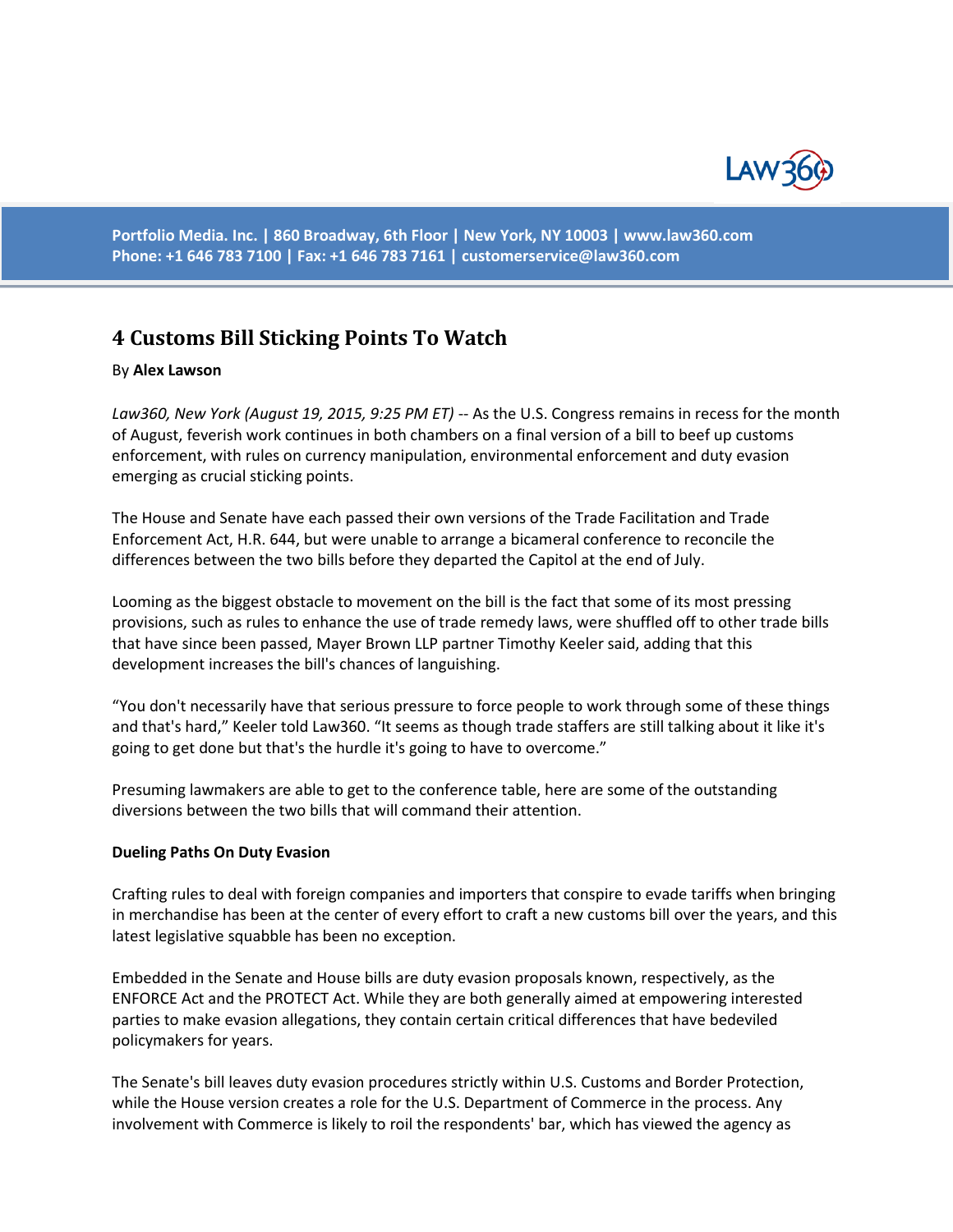already being too favorable to petitioners in trade remedy proceedings.

Asked to speculate on which proposal might have the upper hand in the debate, Hogan Lovells LLP partner Jonathan Stoel told Law360 that conventional wisdom would seem to favor keeping the status quo in place.

"I always tend to think that in Washington it's hard to take away an agency's jurisdiction over something than it is to keep things the way they are," he said. "So I wouldn't necessarily be surprised if Congress decided to limit CBP in a traditional area of its jurisdiction and instead expand Commerce's role, but it would be more of a challenge."

The two bills are also at odds over the deadlines for a given agency to respond to evasion claims and the degree to which their decisions are subject to judicial review.

# **Currency Clash**

A customs bill conference also provides yet another forum for lawmakers to swap blows on whether to use trade remedy laws as a tool for combating currency manipulation from foreign partners, a discussion that is likely to get even more contentious given the high-profile devaluation of China's yuan last week.

The Senate version of the legislation contains language backed by Sen. Charles Schumer, D-N.Y., and other Democrats that would make it easier for Commerce to treat an undervalued foreign currency as an illegal subsidy that may be offset with countervailing duties.

Top administration officials have long pushed against this measure for fear that it could open the U.S. to similar enforcement actions stemming from its own monetary policies. This opposition is so strong that President Barack Obama may be willing to scuttle the entire customs bill if it contains aggressive currency rules.

"It's hard to see how that would end up surviving the conference, once you look at how hard they fought over currency as a negotiating objective [in the Trade Promotion Authority bill]," Keeler said. "I think the administration would rather see that bill die than come through with that provision on it."

Schumer and other currency hawks want to point to the recent downward movement of the Chinese yuan as a tactic for drumming up more support, but the specifics of the event don't lend themselves to more momentum on currency legislation, according to Peterson Institute for International Economics senior fellow Joseph E. Gagnon.

Gagnon said that in years past, China was "manipulating" the value of the yuan by buying or selling shares of foreign currencies to skirt the upward or downward pressure on its own currency. But last week, China merely opted not to take that path and instead allowed the yuan to drop amid the downward pressure.

"I think it slightly increases the chance of this becoming law, though I think the overall chances are less than 50 percent," he told Law360. "It reminds people that this is still a live issue But this was a pretty small devaluation and is not what we would technically call currency manipulation because the Chinese are not buying dollars."